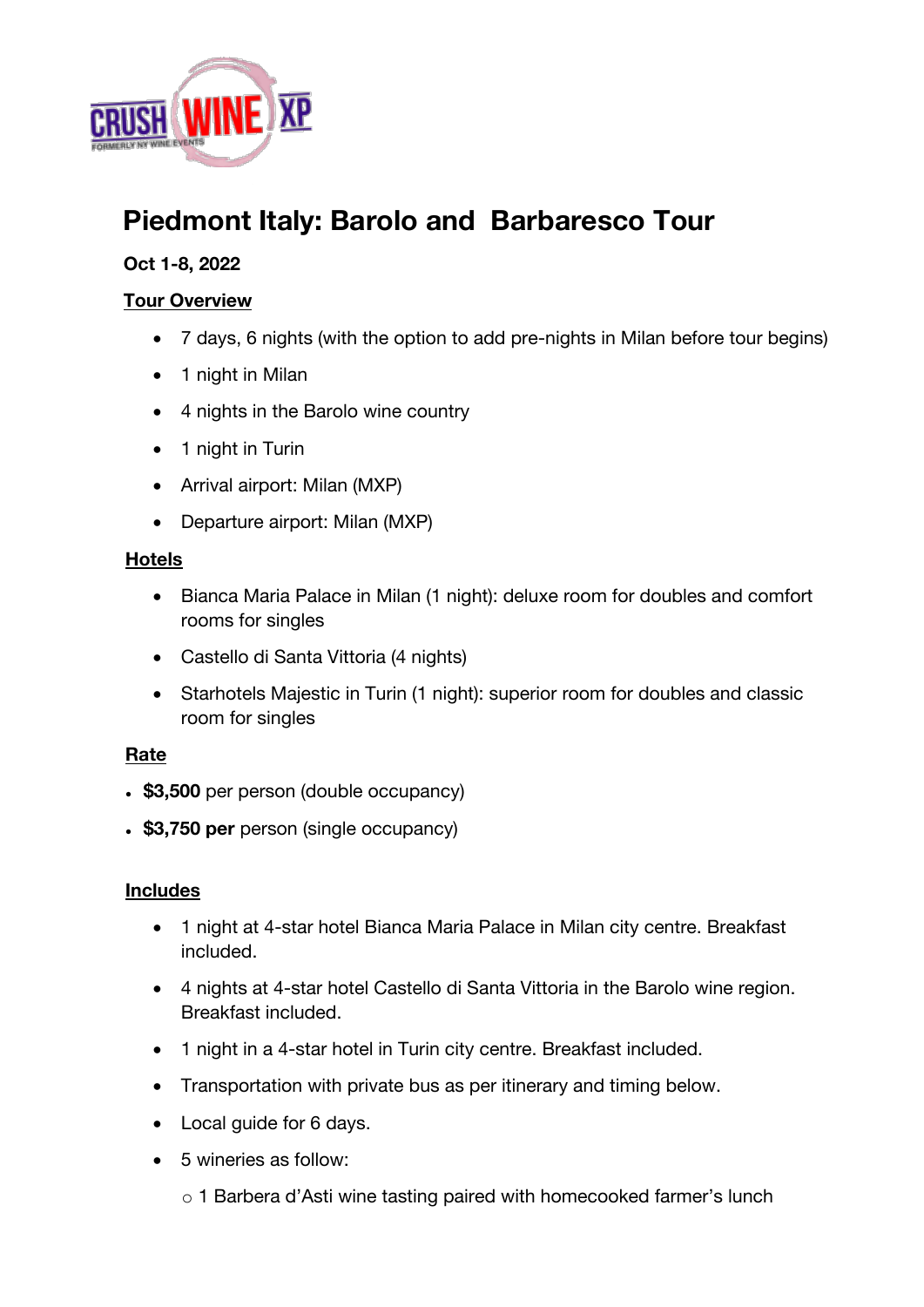

- o 2 Barolo wineries and tasting of 4 wines in each one
- o 1 Barolo winery with five-courses dinner paired with five wines
- o 1 Barbaresco winery
- 3 traditional dinners with 3 to 4 courses each, wine, water and coffee.
- Truffle hunting demonstration and lunch in truffle farm (5 courses + wine, water and coffee).
- Cheese tasting (12 types) with jams and honey (no wine)
- Bicerin (chocolate drink) and 2 cookies.
- Native city guide in Turin for 3 hours with audio system

The rate does not include:

• Airfare

# **Program**

# **Day 1 – SUNDAY (10/2) ARRIVAL DAY**

#### *Meals included: none*

| AM      | Arrive to Milan on your own                                                    |
|---------|--------------------------------------------------------------------------------|
| 9:00 AM | First transfer from Milan Malpensa to the hotel                                |
| 2:00 PM | Second transfer from Milan Malpensa to the hotel                               |
| 3:00 PM | Check-in at Bianca Maria Palace hotel in the city center of Milan              |
|         | Free afternoon                                                                 |
| 5:30 PM | Meet Sam and our local guide for an orientation talk in the lobby of the hotel |
|         | Dinner on your own. We will be available for restaurant suggestions.           |

# **Day 2 – MONDAY BARBERA D'ASTI and ALBA**

*Meals included: breakfast, lunch and dinner*

Breakfast and check-out

10:00 AM Depart for Piedmont: our first winery is set in the province of Asti where Barbera d'Asti wine is produced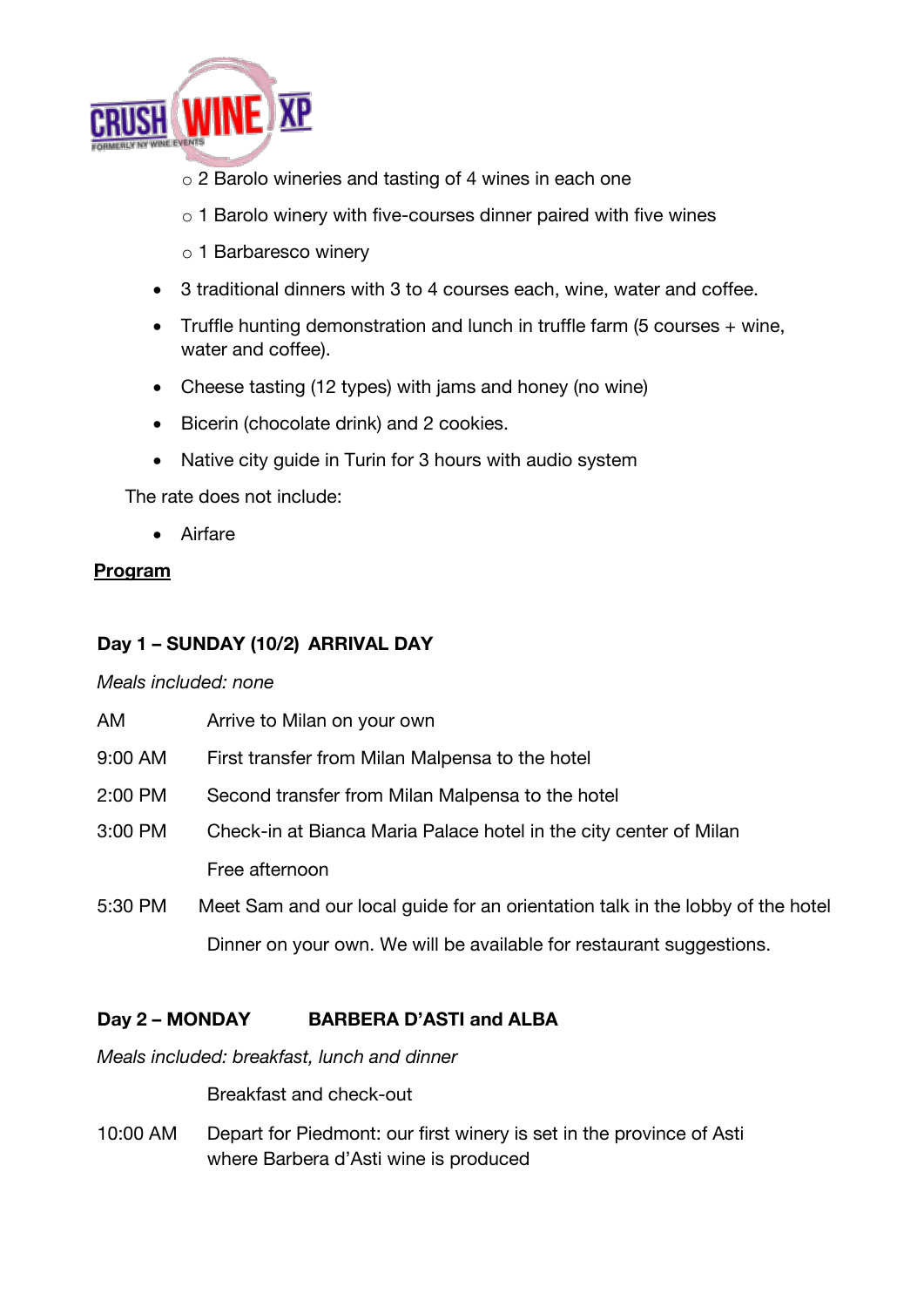

- 11:45 AM **Erede di Chiappone** winery (Daniele's) and enjoy a home cooked traditional farmer's brunch with salami, cheese, vegetable appetizers, a pasta course and dessert, prepared by the mom of the family. The food is paired with 5 wines including the DOCG appellation "Nizza" which is Barbera wine aged in oak
- 2:30 PM Drive to Alba (45 min.)
- 3:15 PM Enjoy a walking tour in the town center of Alba and visit a truffle shop for a complimentary tasting of gourmet truffle condiments

Free time for shopping

- 5:30 PM Drive to the village of Santa Vittoria (20 min.)
- 6:00 PM Check-in at Castello di Santa Vittoria, a 4-star hotel perched on a cliff overlooking the Tanaro river and the Langhe hills
- 7:30 PM Traditional 3-course dinner at the restaurant of the hotel, with wine included

#### **Day 3 – TUESDAY BAROLO WINE TOUR**

#### *Meals included: breakfast and dinner*

#### Breakfast

- 9:30 AM Enjoy a panoramic bus ride across the Barolo wine region and stop in one of the villages of the area to take a stroll around the medieval castle of **Serralunga**
- 11:00 AM Visit **Costa di Bussia** winery and enjoy a tasting of 4 premium wines paired with small food bites.
- 1:00 PM Lunch on your own in the village of La Morra, the highest hilltop town of the region
- 3:00 PM Visit **Poderi di Gianni Gagliardo**, famous Barolo winery**,** and enjoy a tasting of 4 wines including two unique single-vineyard selections
- 5:30 PM Return to the hotel for a short rest before going out again for dinner.
- 7:00 PM Drive to a nearby restaurant (20 min. drive) either in the town of Cherasco in a farmhouse in the Roero hills
- 7:30 PM Traditional 4-course dinner with wine included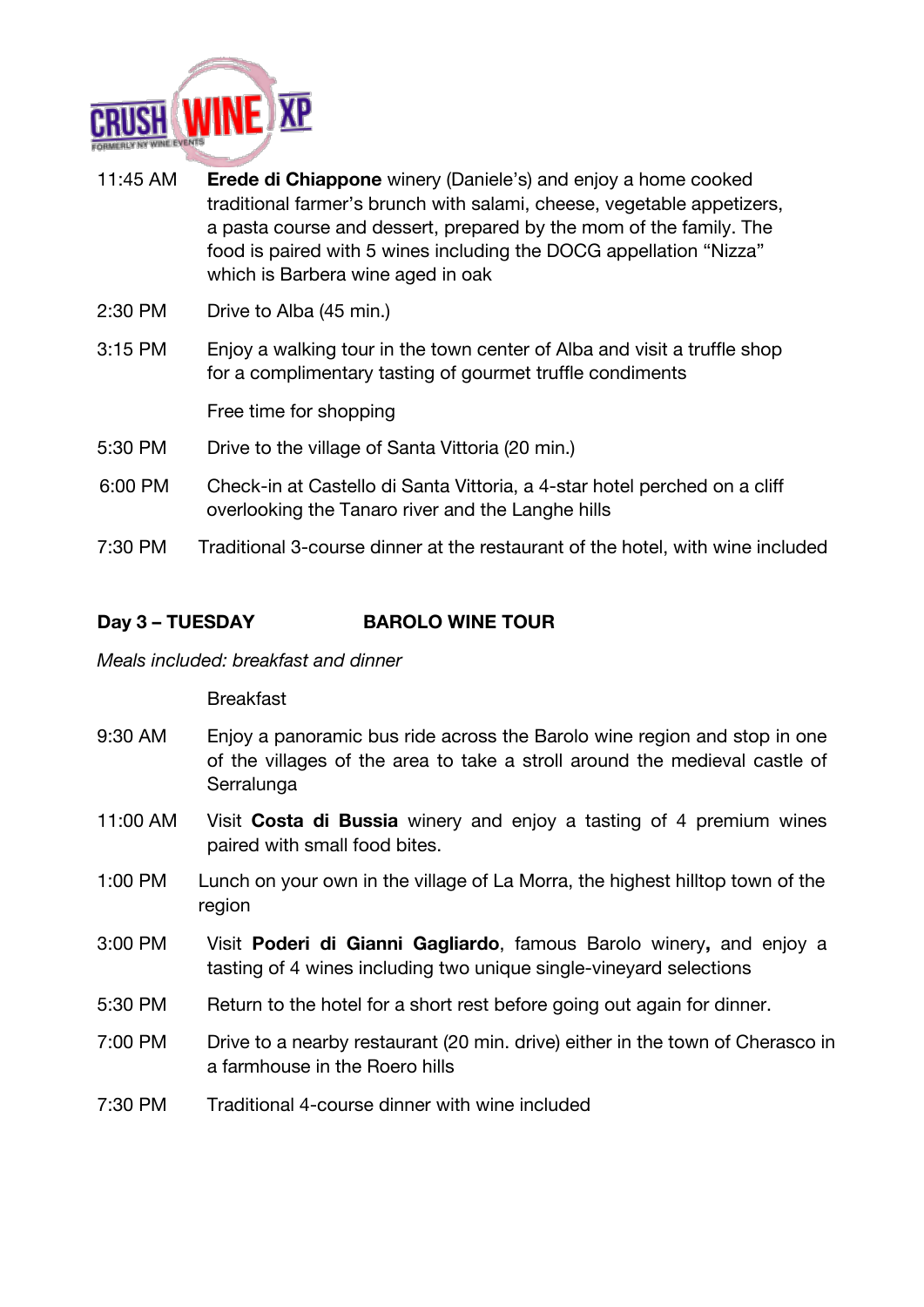

# **Day 4 – WEDNESDAY TRUFFLE HUNT**

#### *Meals included: breakfast and lunch*

Breakfast

| 9:30 AM  | Drive to the truffle farm (45 min.). Go on a truffle hunt with the farmer.                                                                                                                                                                                    |
|----------|---------------------------------------------------------------------------------------------------------------------------------------------------------------------------------------------------------------------------------------------------------------|
| 12:30 PM | Home-made lunch in the cozy restaurant of the farm. Truffles will<br>be served in two of the five courses. Local wine is also included                                                                                                                        |
| 2:30 PM  | Drive back to the hotel (45 min.)                                                                                                                                                                                                                             |
|          | Enjoy a free afternoon to explore the small hamlet of Santa Vittoria<br>and maybe take a walk in the countryside                                                                                                                                              |
| 6:00 PM  | Short bus transfer to the town of Bra, where the "Slow Food"<br>Movement" started                                                                                                                                                                             |
| 6:20 PM  | Take a walk around the compact town center of Bra with our local<br>quide before taking some free time for dinner. Bra has several<br>dining options: the Slow Food's Osteria Boccondivino, an original<br>Neapolitan pizza place and other local restaurants |
|          |                                                                                                                                                                                                                                                               |

9:30 PM Meet in Bra and drive back to the hotel (20 min.)

# **Day 5 – THURSDAY BARBARESCO AND CHEESE**

*Meals included: breakfast, light lunch and dinner*

Breakfast

- 09:00 AM Drive to the village of Neive, awarded the "Orange flag", as one of the most picturesque towns in Italy
- 09:30 AM Follow your tour guide on a walk to admire medieval architecture and charming private homes
- 10:45 AM After a 10-minute bus transfer, visit **Azienda Agricola Montaribaldi** set on a hillcrest overlooking the Barbaresco wine region

Tasting of 4 wines including Barbaresco, paired with salami and cheese

12:45 PM Drive to the cheese refiner farm (30 min)